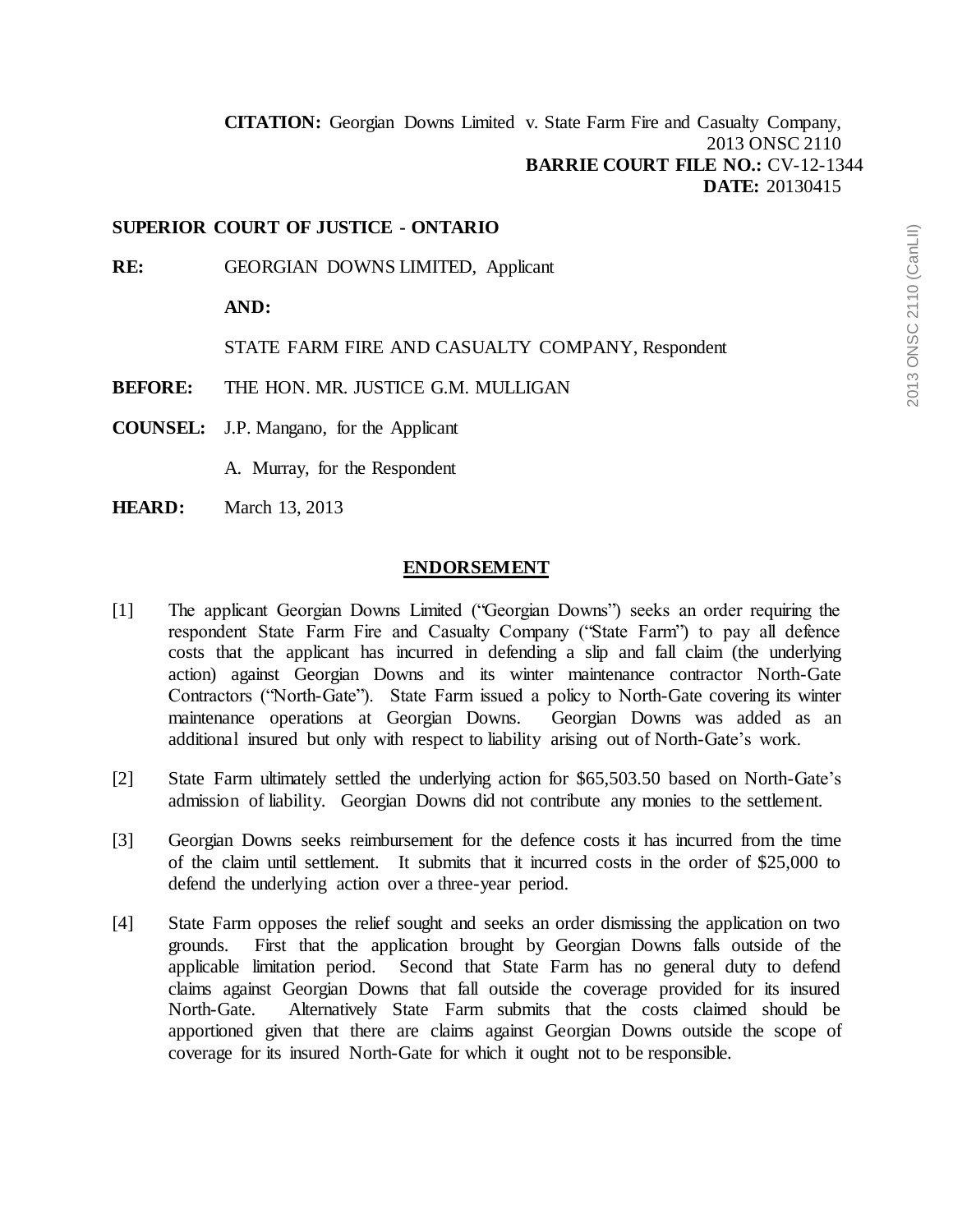[5] The following timelines will provide context for the discussion that follows.

| <b>Description</b>                                                                                                                   | <b>Date</b>        |
|--------------------------------------------------------------------------------------------------------------------------------------|--------------------|
| Date of the underlying slip and fall accident                                                                                        | December 22, 2008  |
| Underlying action commenced against<br>Georgian Downs and North-Gate                                                                 | June 25, 2009      |
| State Farm counsel corresponds to<br>Georgian Downs' counsel re defence of the<br>claims                                             | March 10, 2010     |
| Examinations for discovery of the action                                                                                             | April 21, 2011     |
| North-Gate admitted it was the sole<br>occupier of the area where the slip and fall<br>occurred                                      | September 28, 2012 |
| North-Gate settled the underlying action for<br>\$65,503.50 and plaintiff provided a full and<br>final release                       | September 28, 2012 |
| This Application brought claiming<br>indemnity from State Farm for Georgian's<br>defence costs in defending the underlying<br>action | December 7, 2012   |

[6] Because the underlying action has been settled there is no longer duty to defend. The issue has crystallized and can be categorized as a duty to indemnify Georgian Downs for its defence costs incurred throughout the proceedings.

# **THE LIMITATION PERIOD**

[7] State Farm submits that this application falls outside the applicable limitation period and ought to be dismissed upon that ground. It is not disputed that this issue brings into focus s.4 of the *Limitations Act*, S.O. 2002, c.24. Section 4 provides as follows:

> Unless this *Act* provides otherwise, a proceeding shall not be commenced in respect of a claim after the second anniversary of the day on which the claim was discovered.

[8] State Farm submits that the two year period commenced on the day of the accident December 22, 2008 and therefore the limitation period would have expired December 22, 2010. Alternatively State Farm submits that the limitation period commenced on March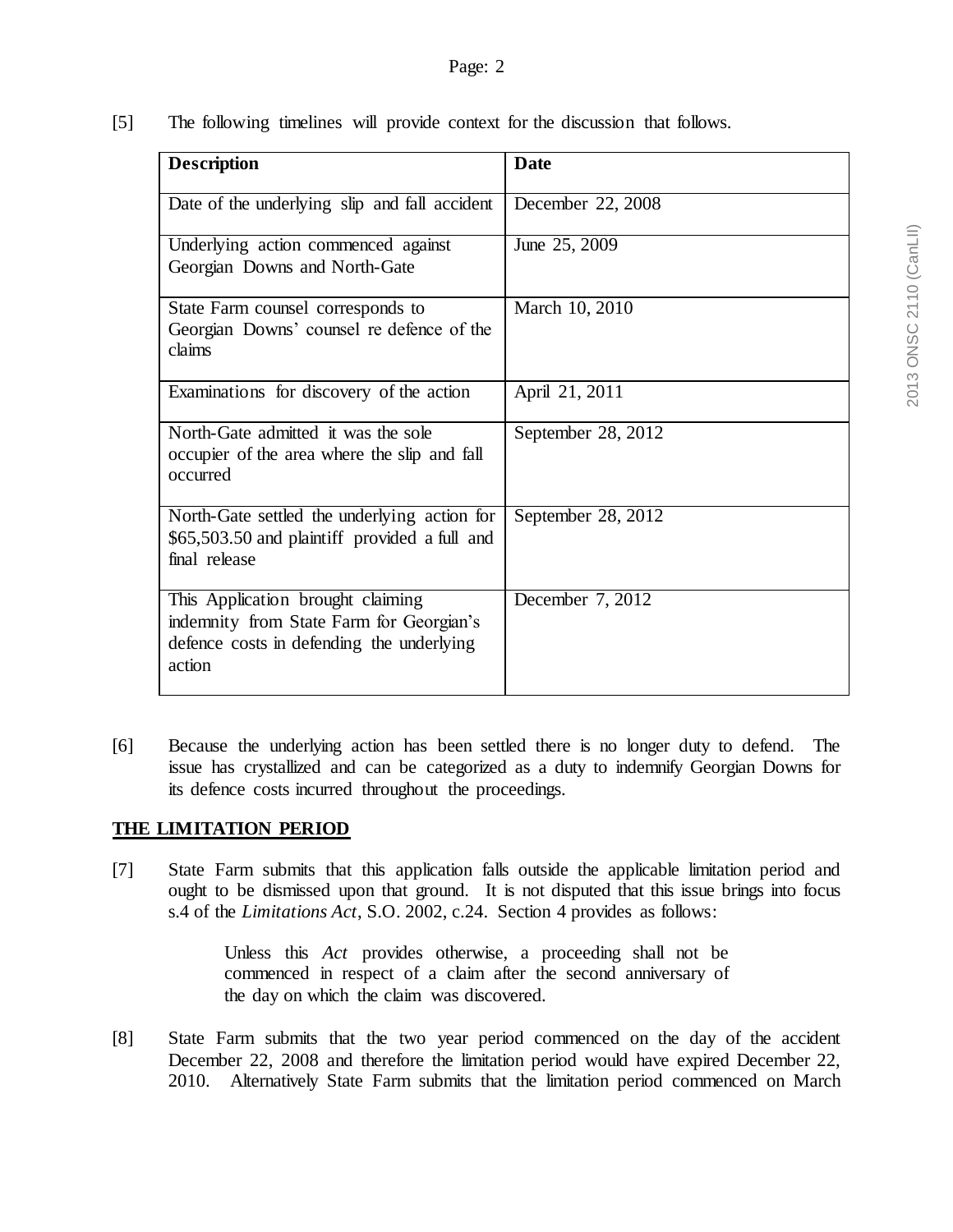10, 2010 when it submits it denied Georgian Downs' claim for defence costs and therefore expired March 10, 2012. This application was not commenced until December 7, 2012, outside of either limitation period.

- [9] Georgian Downs submits that the letter between counsel dated March 10, 2010 was not a clear and unequivocal denial of coverage and by its actions State Farm continued to negotiate the matter and in fact settled the matter on September 28, 2012.
- [10] On that basis Georgian submits that this application is well within the two year period which it submits commenced on September 28, 2012, the date the underlying claim was settled.
- [11] The letter dated March 10, 2010 and correspondence between counsel thereafter bears close scrutiny. The letter of March 10, 2010 from counsel for State Farm started in part:

State Farm is only obligated to defend those claims that, taken from the pleadings, fall within the scope of the policy (*Atlific Hotels v. Avia* [2009] O.J. No. 2005 (Ont. Sup.Ct.)). Paragraphs 5 b) and c) of the Statement of Claim in this case relate to the failure to clear snow or ice and therefore fall within the scope of the policy. However, paragraphs 5 a), d), e), f) and g) put forward additional claims.

In view of the foregoing, we propose that our clients simply serve their own defence. Should the evidence support that the plaintiff's injuries, if any, were caused solely by snow and/or ice build-up, North-Gate will face liability in any event.

[12] Counsel for Georgian Downs and State Farm continued to correspond back and forth regarding Georgian Downs' defence costs. Meanwhile State Farm continued to negotiate a settlement of the underlying action and stated in their e-mail of September 5, 2012:

> In any event I will continue to try to settle this matter on behalf of both defendants with plaintiff's counsel as expeditiously as possible.

- [13] It is clear that State Farm, by its actions, continued to defend Georgian Downs and North-Gate. The focus of the issues through discoveries was the slip and fall and not any independent cause of action against Georgian Downs.
- [14] The issue of the limitation period argument was not raised in any correspondence between counsel until State Farm's responding record to this application. I am satisfied that the letter of March 10, 2010 was not a clear and unequivocal denial of Georgian Downs' request for defence costs. Georgian Downs' request for defence costs was repeated in subsequent correspondence without any denial by State Farm. Although State Farm requested a contribution from Georgian Downs it did not receive one. State Farm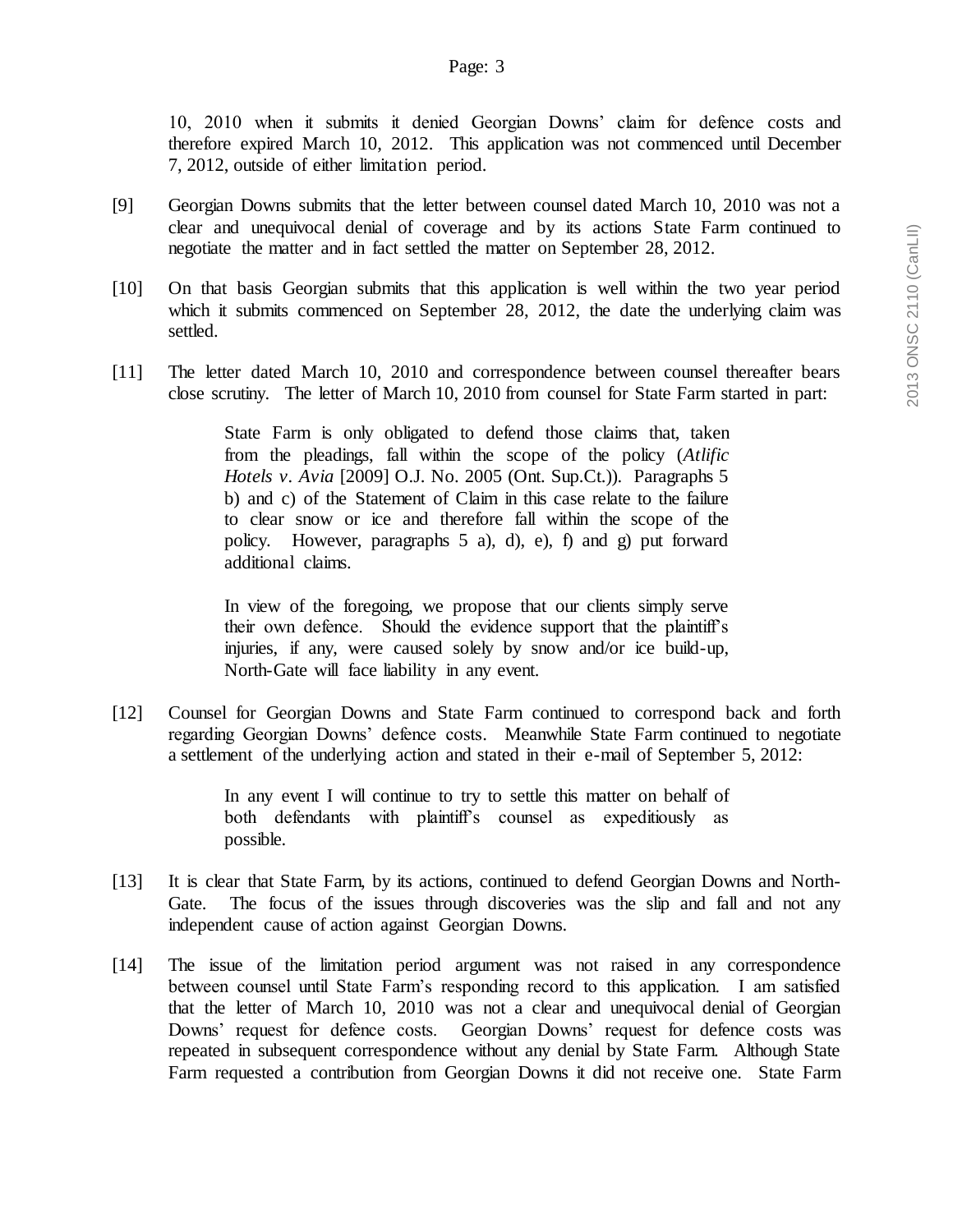settled the action on behalf of both defendants. Although the Statement of Claim could be broadly interpreted as raising additional independent claims against Georgian Downs the issues were narrowed significantly after discovery. It is clear from the record that the settlement was based solely on the liability of State Farm's insured, North-Gate, as the occupier of the location where the slip and fall accident occurred.

- [15] Georgian submits that there is a lack of Ontario authorities on this particular discoverability issue. It submits that discoverability commences when settlement is arrived at. Georgian Downs relies on U.S. authorities for support for this conclusion.
- [16] *Couch on Insurance*, 3<sup>rd</sup> ed. 2012 provides the following American summary on the law of refusal to defend:

Although there is authority to the contrary in an action by an insured against an insurer for refusal to defend, the insured's cause of action under general statutes of limitations accrues when judgment is obtained against the insured, as opposed to the date the insurer refused to defend, the date the insurer denies coverage, or the insured's payment of a compromised settlement. [Citations omitted]

[17] The Ontario Court of Appeal, in a different context, provides some guidance with respect to this issue from a policy point of view. In *Dundas et al v. Zurich Canada et al* 2012 ONCA 181 Strathy J. speaking for the Court stated at paras. 38-39:

> On the facts, this did not occur [the liability to indemnify] until the issues of interest and costs had been resolved by consent judgments that were taken out on August 21, 1995. It was at this time that the Reid estate had a liability to pay the third parties and it was at this time that it was entitled to demand indemnity from Zurich. Interpreting the statutory conditions in this fashion results in consistency between conditions  $6(2)$  and  $6(3)$ . It also promotes certainty, by fixing a date that is readily ascertainable, as opposed to being dependant on subjective questions of discoverability.

### **CONCLUSION ON THE LIMITATION PERIOD**

[18] In my view, when there is an absence of a clear and unequivocal denial of a duty to defend or a duty to indemnify, a limitation period commences on the day of judgment or settlement. I adopt the words of Strathy J. above noted because such an interpretation promotes certainty, by fixing a date that is readily ascertainable, as opposed to being dependant on subjective questions of discoverability.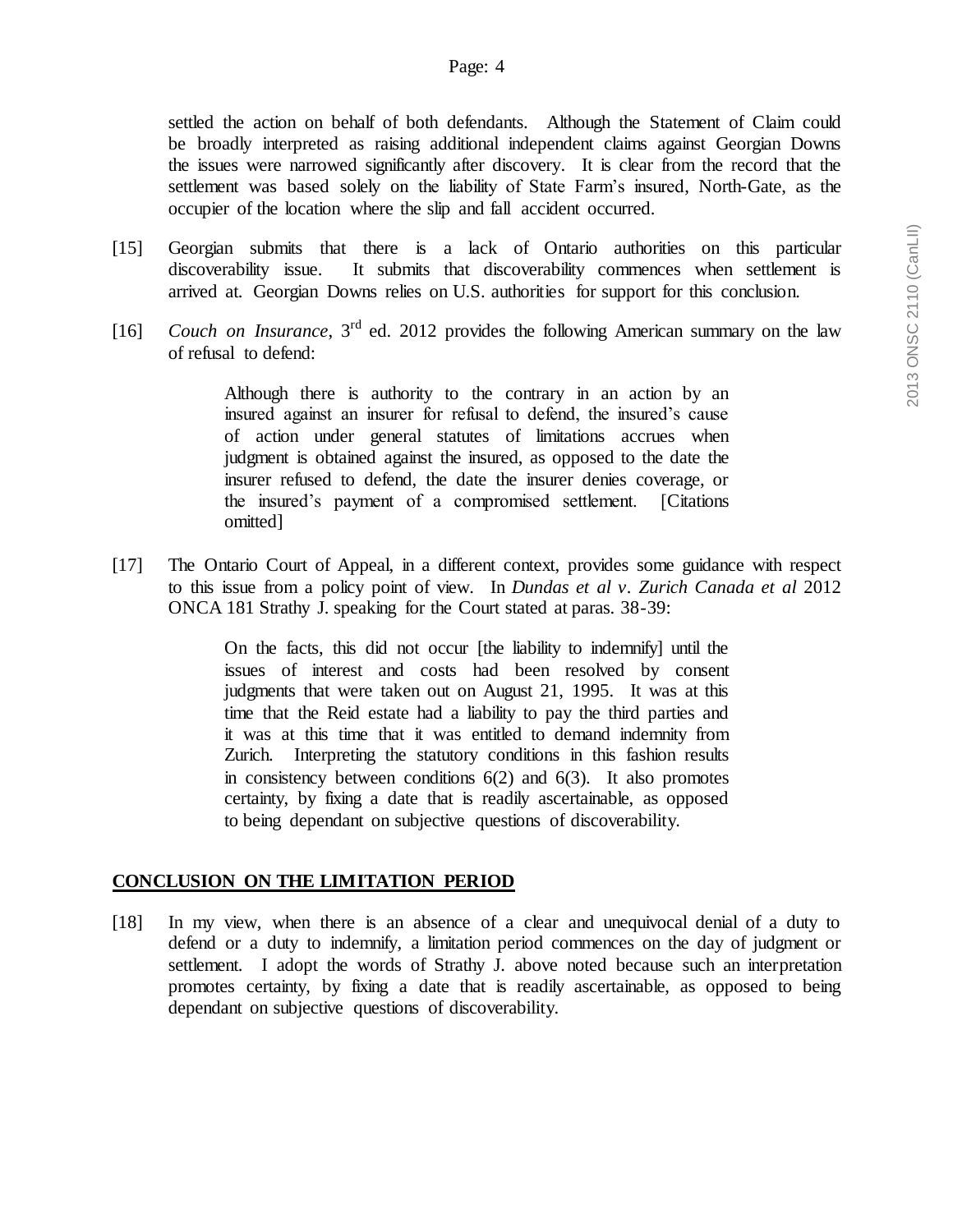#### **DOES STATE FARM HAVE A DUTY TO DEFEND GEORGIAN DOWNS?**

- [19] It is not disputed that Georgian Downs employed North-Gate to provide snow removal services at its premises. It required North-Gate to have insurance. A policy was issued by State Farm covering North-Gate. Georgian Downs was added as an additional insured with respect to liability arising out of North-Gate's work.
- [20] In order to determine whether or not there is a duty to defend it is helpful to review the Statement of Claim issued by the plaintiff in the underlying action. As the applicant sets out in his factum at para. 15 the allegations were as follows:
	- a) The defendants or their agents failed to take reasonable care to see that the plaintiff would be safe in using the premises for the purpose for which they were intended.
	- b) The defendants or their agents caused or permitted **slush, snow and ice** to collect on the sidewalk of Georgian Downs and become a danger to persons using it.
	- c) The defendants or their agents failed to take corrective action, despite having notice of the danger posted by the **slush, snow and ice,** and knowing that the **slush, snow and ice** was a danger and a threat to the safety of the customers.
	- d) The defendants or their agents caused to exist and permitted to exist a hidden or unusual danger.
	- e) The defendants or their agents failed to warn the plaintiff adequately or at all, of the presence of the said danger caused by the **slush, snow and ice** on the sidewalk outside Georgian Downs.
	- f) The defendants or their agents failed to take any steps to assist the plaintiff when they knew or should have known that the plaintiff might face a situation of danger.
	- g) The defendants or their agents failed to take reasonable precautions for the safety of those persons using the premises.
	- h) The defendants failed to have a proper system of inspection to detect and correct **slush, snow and ice** or the presence of other dangerous substances. [Emphasis in original]
- [21] Georgian Downs submits that the duty to defend, and now the duty to indemnify, was triggered because the true nature of the claim, on a fair reading of the pleadings, was North-Gate's negligence in failing to maintain an ice-free parking lot. As a result the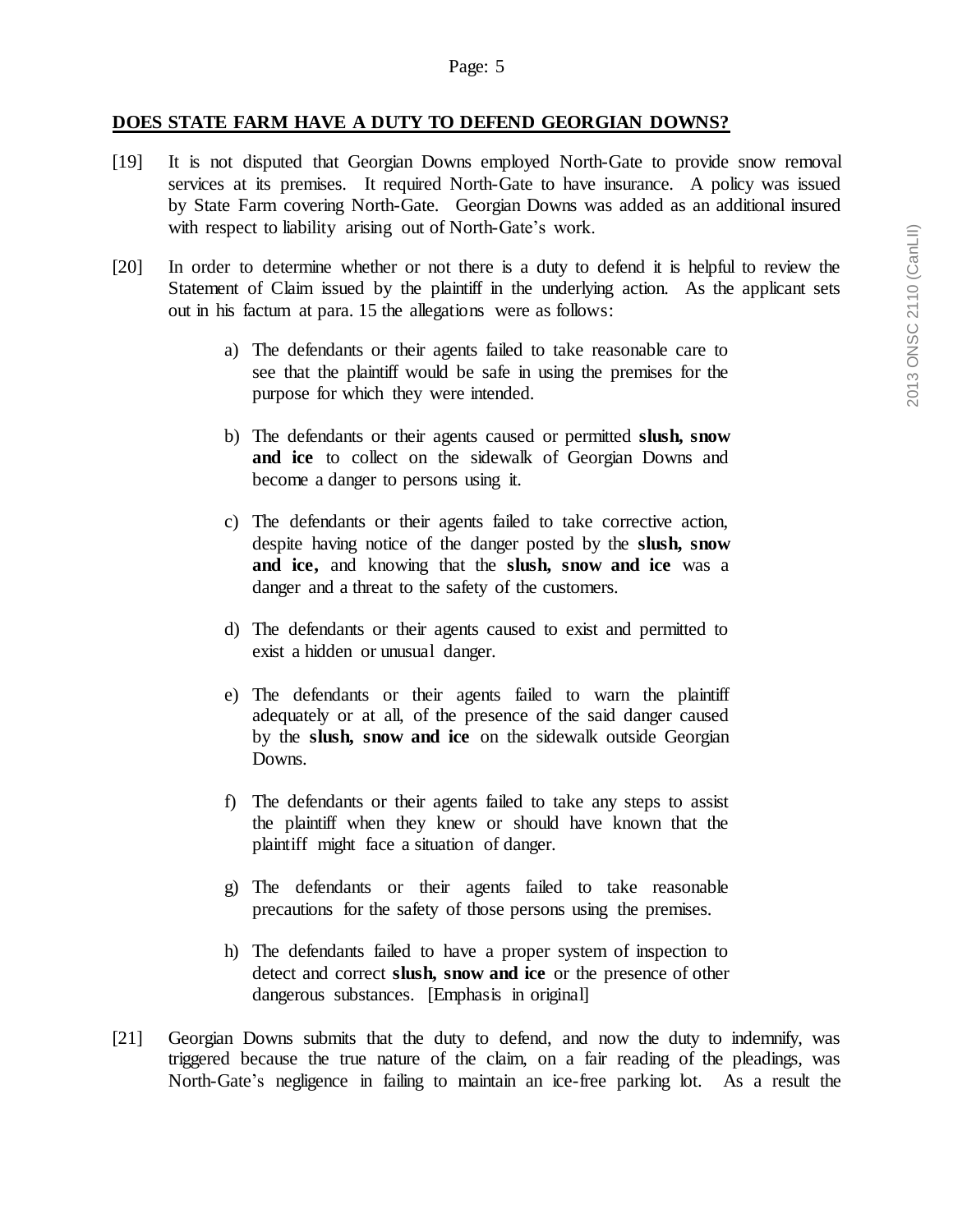plaintiff in the underlying action fell and sustained injuries, even though multiple theories were pleaded by the plaintiff. Georgian Downs submits that was borne out by the subsequent discoveries and ultimately the settlement by North-Gate's insurer without participation by Georgian Downs.

[22] State Farm pleads that it declined to defend Georgian Downs because a number of the claims in the pleadings did not fall within the coverage provided by it. The pleadings could be interpreted as independent claims of negligence against Georgian Downs for which North-Gate was not obligated to defend. Alternately State Farm argues that it should only be required to provide a defence for those claims that are covered under the policy and the costs should be apportioned accordingly.

## **ANALYSIS**

- [23] Because this case is now settled there is no ongoing duty to defend. The issue is whether or not there a duty to indemnify Georgian Downs for those costs it incurred throughout the litigation. The court has the benefit of the examinations for discovery and the settlement ultimately arrived at by State Farm which focused entirely on the liability of North-Gate for claims against it without any participation by Georgian Downs.
- [24] In *RioCan Real Estate Investment Trust v. Lombard General Insurance Co. of Canada* 2008 91 O.R. 3d 63 Hennessy J. provided the following guidance in a slip and fall case:

16. Notwithstanding the multiple theories pleaded by the plaintiffs, the fundamental issue raised in each of the actions is that the plaintiffs' slip and fall on the ice covered parking lot occurred because of the failure of the owner to keep the parking lot free of ice. **The true nature of the claim** is that the defendant was negligent in failing to maintain an ice free parking lot and as a result the plaintiffs fell and sustained injuries. [Emphasis added]

[25] The true nature of the claim was also scrutinized by Hambly J. in *Cadillac Fairview Corp. v. Jamesway Construction Ltd.* 2011 ONSC 2633 at para. 15:

> The plaintiff alleges in paragraph 8(a) of her Statement of Claim that they failed to have a proper reporting system of dangerous conditions in the area where she fell. This is not covered by the snow removal contract between Jamesway and Cadillac Fairview. However the "true nature" of the plaintiff's claim as it was in *Rio* is the allegation that she slipped and fell on ice on the sidewalk outside the entrance to the mall. This is covered by the contract which places the obligation on Jamesway to keep the sidewalks of the mall free from ice.

[26] The Nova Scotia Court of Appeal also reviewed the true nature of the claim in *SREIT Ltd. v. ING Insurance Co. of Canada* 2009 N.S.C.A. 38. As the court stated at para. 23: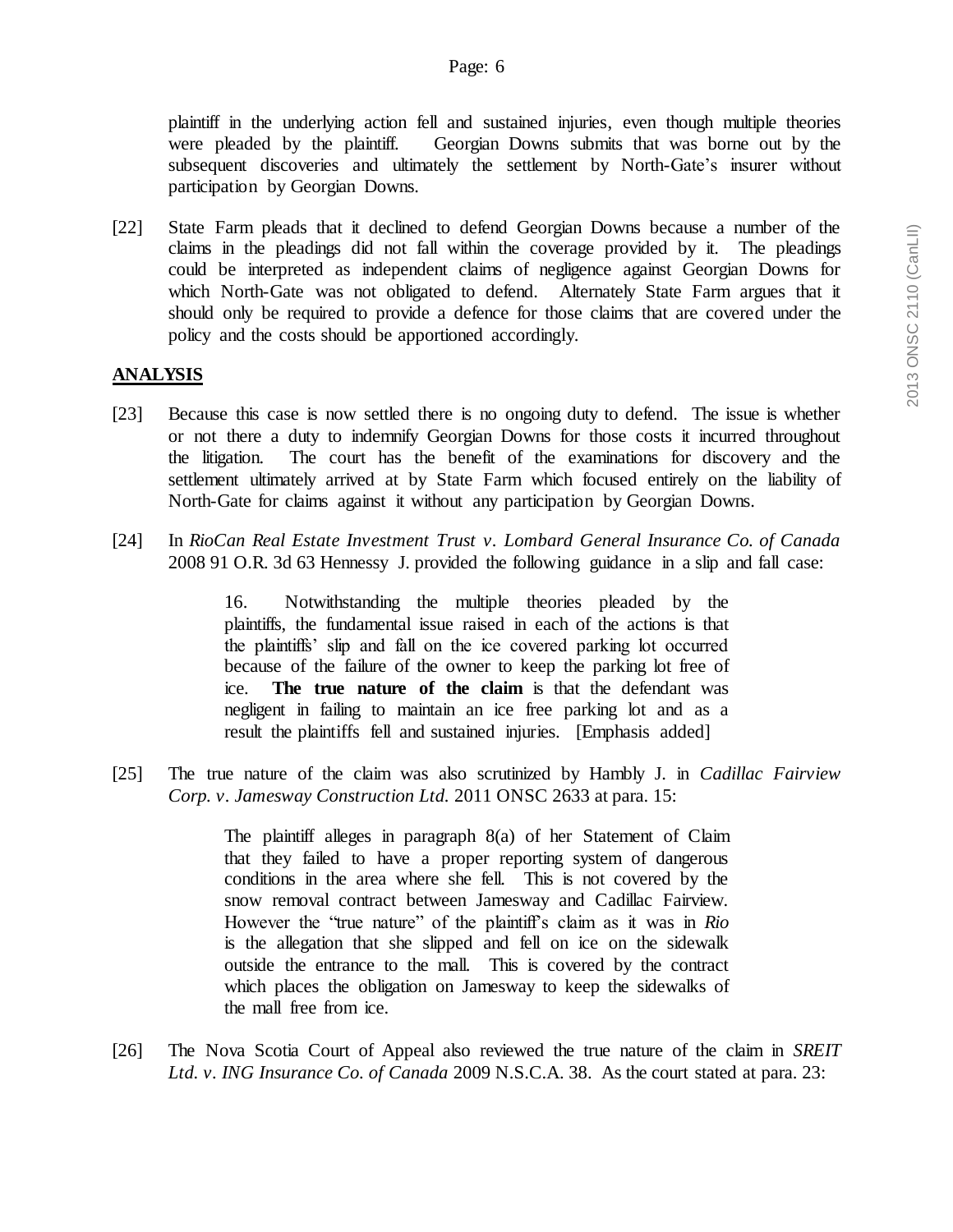The Amended Statement of Claim by Bowser alleges a particular theory of how the ice may have come into existence. It does not, in my view, change the substance of the allegations being made. The plaintiff Bowser is not seeking to establish liability for the gutter falling from the roof and striking him. He does not allege that a failure to properly maintain the gutter led to the formation of an icicle which struck him. Nor does he allege that he slipped on a puddle of water. The true nature of the claim is that the premises were not reasonably safe because there was an icy sidewalk that was unsalted.

[27] In *Atlific Hotels and Resorts Ltd. et al v. Aviva Insurance Company of Canada*, [2009] 97 O.R. 3d 233 Belobaba J. provided this summary of the law at para. 10:

> Ontario courts have also made clear that in cases with mixed claims, where the plaintiff advances both covered and non-covered claims, the insurer is obliged to defend only those claims that potentially fall within coverage. [Citation omitted]

[28] Belobaba J. agreed with the findings of Hennessy J. in *RioCan, supra,* and stated at para. 14:

> In other words, if after a careful examination of the entire pleading a court finds that a particular claim that potentially falls within coverage captures "the true nature of the overall claim", i.e. the essence of the entire action, then the insurer has obliged to defend the entire action. This makes sense.

[29] However, Belobaba J. distinguished the case before him from the *RioCan* case and stated at para. 16:

> In the case before me however as I have already noted, three categories of claims are being advanced by the plaintiff: i) negligence in the removal of snow and ice; ii) negligence in hotel operations and management, including inadequate lighting and the lack of non-slip matting on the walkways, the failure by management to cancel the evening conference programme all together so that the guests could have stayed in their rooms, the failure to cut the programme short so that the participants could have returned to their lodgings sooner and more safely and the failure to offer the plaintiff temporary overnight accommodations in the main lodge until the walkways were cleared of snow and ice and made safe for use; and iii) more generally, occupier's liability.

[30] On the case before him Belobaba J. found that there were formidable claims of negligence against the hotel which were free standing from the claims regarding ice and